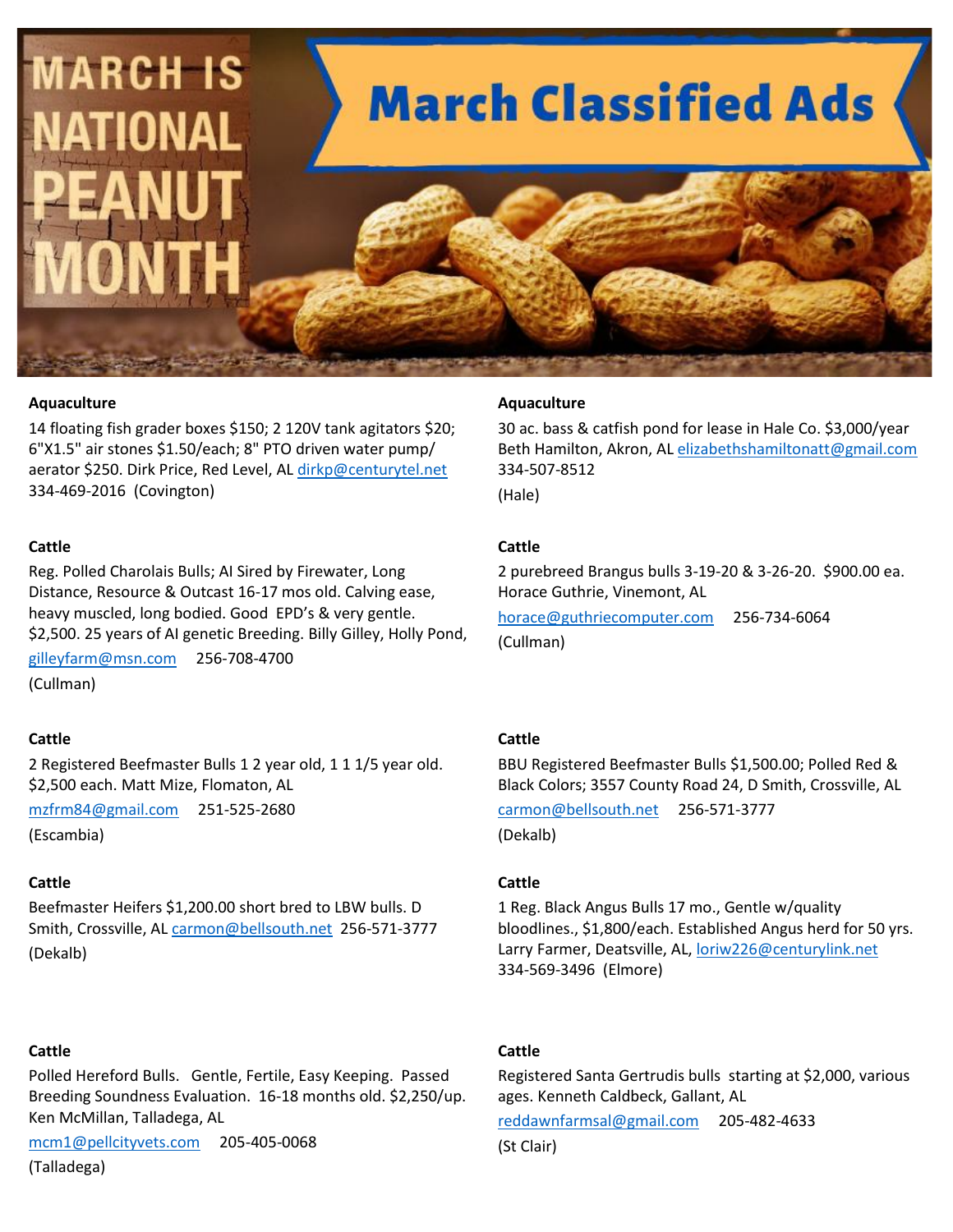## **Cattle**

Reg 20 mo old Black Angus bull; Aberdeen, GAR, SAV lines; breeding soundness tested; ready to breed. Locust Fork; \$1,800 Dawn Calvert, Cleveland, AL

[dec35049@gmail.com](mailto:dec35049@gmail.com) 205-541-1046 (Blount)

## **Cattle**

Reg. Black Angus Cattle: bred cows & heifers at \$1,500/up; weaned heifer calves (8 mo.) at \$850 / breeding bull (2.5 years) at \$2,400. David Calhoun, Rainbow City, AL

205-532-5865

(Etowah)

# **Cattle**

Reg. Angus Bull; Bannister Timely 816-8/29/2018. Excellent on heifers \$2,750; 3 Heifers & 3 Bulls, Weaning age \$700 & up. Katherine Griffin, Lincoln, AL

[mitark611@gmail.com](mailto:mitark611@gmail.com) 256-892-3674 (Calhoun)

## **Cattle**

Ten 1/2 cross Beefmaster heifers, 10 to 11 months old. \$800 each. Fred Lovvorn, Woodland, AL

[lovvorn@centurytel.net](mailto:lovvorn@centurytel.net) 256-449-6186 (Randolph)

## **Cattle**

Hereford bulls, very good performance and EPDs \$2,500 and up James Hicks, Cullman, AL

[mphicks41@msn.com](mailto:mphicks41@msn.com) 256-636-4997

(Cullman)

## **Cattle**

10 Quality Charolais bulls. Polled, easy calving, thick, meaty, excellent EPDs. 22-24 months old. \$3,500-\$4,500. Top bloodlines. All have passed breeding soundness exams. Frank Ellis, Letohatchee, AL, [ffellisjr@gmail.com](mailto:ffellisjr@gmail.com) 334-315-8927 (Lowndes)

## **Cattle**

Various ages of Reg. Brangus bulls. Prices vary depending on age, genetics & quality. \$1,500 (younger bulls) - \$7,500 (herd sires). BSE on bulls 16 mos & older, younger bulls sold as is. Bulls can be examined by appointment. Hudson Hines, Beatrice, AL [jhhines@frontiernet.net](mailto:jhhines@frontiernet.net) 251-564-1457 (Monroe)

## **Cattle**

Reg'd Beefmaster bulls black and polled \$1,500 and up, Older bulls have been BSE tested. Larry Bowen Woodland AL 36280, Larry Bowen, Woodland, AL

[lwbowen.lb@gmail.com](mailto:lwbowen.lb@gmail.com) 770-826-2512 (Randolph)

## **Cattle**

Purebred registered Santa Gertrudis heifers & bulls. Gentle, polled & deep red. Quality cattle since 1977. Free ball cap & Star5 info. Betty Kelso-Clough Betty Clough, Somerville, AL

[kelsoclough@aol.com](mailto:kelsoclough@aol.com) 256-566-7878

(Morgan)

## **Cattle**

Two registered black Angus open heifers, 17 & 20 months old. Guaranteed healthy & gentle. Registration included. \$1,000.00 each Don Hunton, Collinsville, AL

[donald.hunton58@gmail.com](mailto:donald.hunton58@gmail.com) 256-523-6432 (Dekalb)

## **Cattle**

Eight registered Beefmaster bulls, 15 to 24 months; \$1,700 and up. Fred Lovvorn, Woodland, AL

[lovvorn@centurytel.net](mailto:lovvorn@centurytel.net) 256-449-6186 (Randolph)

## **Cattle**

Limousin homozygous black & homozygous polled bulls & heifers. Guarantee black & polled calves on most crosses. LBWs, Great disposition, Outstanding growth & performance. All vaccinations. Good EPD's. \$1,500 & up. Email for more info. W Smith, Horton, AL wdsfarm@gmail.com 205-456-0468 (Blount)

## **Cattle**

Six Registered Charolais replacement heifers. 6-9 months old, 600-750 lbs. Gentle, polled. Will make excellent brood cows. \$1,250-\$1,400. Frank Ellis, Letohatchee, AL

[ffellisjr@gmail.com](mailto:ffellisjr@gmail.com) 334-315-8927 (Lowndes)

## **Cattle**

Registered Charolais Bulls. 16 mo. Good bloodlines, polled, established breeder. \$2,500 ea. Kenneth Sconyers, Clio, AL

[Ksconyers51@gmail.com](mailto:Ksconyers51@gmail.com) 334-402-0366

(Barbour)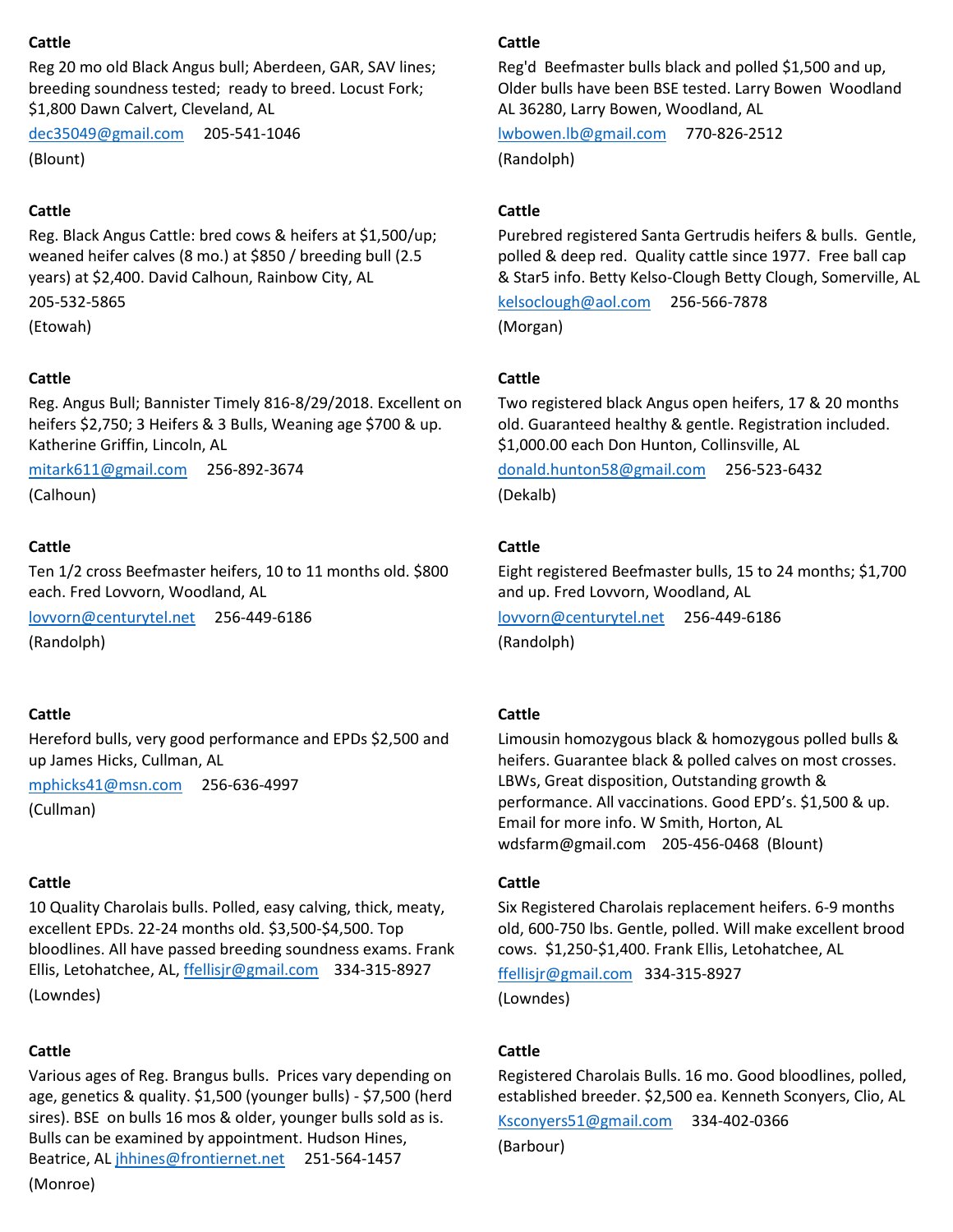## **Cattle**

Reg. Scottish Highland Bulls from Gleann Brook Acres. Purebred bloodlines for foundation stock or great to cross with cows. Sweet, gentle dispositions, exceptional pedigrees! Starting at \$2,500 & up. [www.gbahighlands.com](http://www.gbahighlands.com/) or [info@gbahighlands.com](mailto:info@gbahighlands.com) for more Tracey Kerbler, Bremen, AL 205-432-9531 (Cullman)

# **Cattle**

Registered Longhorns, Cows & Heifers. Established Herd for 25 Years. \$600 and up. Howard Graham, Carbon Hill, AL

[jhgraham2@gmail.com](mailto:jhgraham2@gmail.com) 205-522-2960 (Walker)

## **Cattle**

14 Red Angus & Polled Hereford cows 3-5 years old bread to an Akaushi Bull to start calving late January 2022. \$2000 each. Otis Leonard, Kellyton, AL

[leonardpc@bellsouth.net](mailto:leonardpc@bellsouth.net) 256-625-9393 (Coosa)

# **Cattle**

Want to buy 80 bred Brangus heifers. Need to be docile. Michael Waters, Vinemont, AL 256-636-2129 (Cullman)

# **Egg & Poultry**

Ostrich, Emu, Rhea, Peacocks, Chicks & Fertile Eggs for sale, call or text 719-357-6866 Blake Wayne, Huntsville, AL

[blake.tkoproducts@gmail.com](mailto:blake.tkoproducts@gmail.com) 719-357-6866

(Sumter)

# **Egg & Poultry**

Peacocks, \$150 and up. Candi Whitman, Opelika, AL [whitman4spencer@yahoo.com](mailto:whitman4spencer@yahoo.com) 706-326-2812 (Lee)

## **Equipment**

1500 New Hi-Tensile Fiber Posts for installing Hi-Tension fence, posts are 6' tall X 1.50" across & have 5-predrilled holes at 10,20,30,40,50" for installing wire with clips, unbreakable & unbendable. \$7/each. Rick Neves, Cullman, AL

[livestock77@hotmail.com](mailto:livestock77@hotmail.com) 256-747-3301 (Cullman)

# **Cattle**

Black Baldie Heifers, yearlings, vaccinated, wormed. \$1,100 each. Charles Ford, Ragland, AL

[davidford@ragland.net](mailto:davidford@ragland.net) 205-283-0638 (St Clair)

# **Cattle**

Simangus bulls 15 months old, homo black & polled w/low birth weight & good weaning weight epds, \$2,200 & up. Matt Johnson, Brent, AL

[Lorijohnson@cadencebanking.com](mailto:Lorijohnson@cadencebanking.com) 205-316-0039 (Bibb)

# **Cattle**

Powder River squeeze chute, palpation chute, adjusting panels for calves plus 2 extra panels for entry. \$4,500. Joe Walters, Ragland, AL 205-533-5474 (St Clair)

# **Cattle**

Reg and purebred Limousin bulls and heifers. Black, gentle, LBW, double polled. Bulls \$1,950. Heifers \$900. Don Jones, Fitzpatrick, AL [chjones36@cs.com](mailto:chjones36@cs.com) 334-279-1023 (Bullock)

# **Egg & Poultry**

Geese for sale. 3 African greys & 3 Toulouse \$25 each! Alan Judd, Faunsdale, AL [Aljudd@hotmail.com](mailto:Aljudd@hotmail.com) 334-341-3388 (Marengo)

## **Equipment**

Want to buy an older John Deere tractor. Anywhere from 80-100 horse pto. Preferably 2000-4000 series/model. Can need some work on it Joshua Gunn, Millry, AL

[j.gunn96@yahoo.com](mailto:j.gunn96@yahoo.com) 251-242-1880 (Washington)

## **Equipment**

Garden tractor w/trailer cart. John Deere D-105 and Cart8Y. Tractor was a riding mower, but no longer has a mower deck. Good condition. \$200. Robert Lewis, Chelsea, AL

[rlewis1665@bellsouth.net](mailto:rlewis1665@bellsouth.net) 205-678-9208 (Shelby)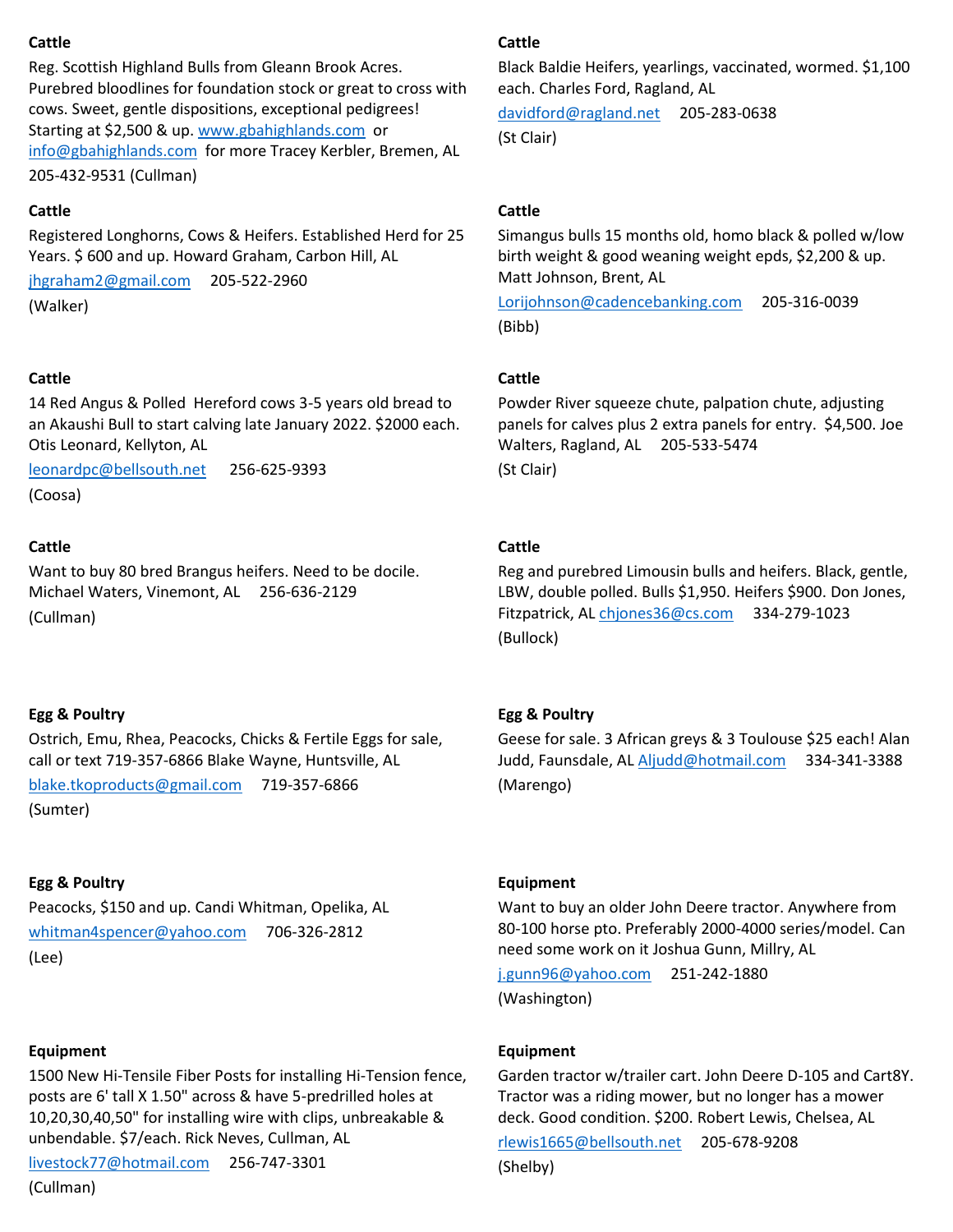## **Equipment**

2019 4052R John Deere Tractor (54 hrs) w/Cab, 4wd, Hydrostatic drive, additional hydraulics, front bucket, R4 tires, Stereo, imatch quick hitch \$52,500 Richard Eaves, Linden, AL

[raleaves@icloud.com](mailto:raleaves@icloud.com) 133-434-1708

(Marengo)

## **Equipment**

5th Wheel Hitch, Pro-Series 16 K, with mounting rails, \$200.00 OBO. Robert Bishop, Gordo, A[L rb1901@bellsouth.net](mailto:rb1901@bellsouth.net) 662-617-5049 (Pickens)

**Equipment**

Need a couple rear unload silage wagons. Tim Tucker, Uriah, AL[, tuckfarm@frontiernet.net](mailto:tuckfarm@frontiernet.net) 251-282-6286

(Monroe)

## **Equipment**

JD 4850 dual weights, great shape \$26,000; JD 630 30' disk, new blads on front \$6,500; JD 9960 cotton picker, 4 in line head \$12,500; IH 1440 w/4 row corn & 13' header \$10,000; C60 grain truck w/metal dump bed \$3,500. Donnie Hanks, Lenox, AL 251-238-3006

(Conecuh)

## **Equipment**

Want to purchase plastic chicken crates. Keri Carroll, Fort Payne, AL

[blackfoxacresfarm@gmail.com](mailto:blackfoxacresfarm@gmail.com) 256-418-5014 (Dekalb)

## **Equipment**

10 FT. Bushhog brand Bushhog w/ chains; 3 pt. hitch, hydrolic wheels on the back; kept in shed,excellent condition. \$4,500 Edward Murphree, Sylacauga, AL

[murphreej56@yahoo.com](mailto:murphreej56@yahoo.com) 256-267-6212

(Talladega)

## **Equipment**

JD 6700 Hi-Cycle sprayer flow control valve crop fenders, \$28,000 256-310-8367 Doug Trantham, Alexandria, AL

256-310-8367

(Calhoun)

## **Equipment**

2017 4708 Massey Ferguson tractor, 2015 Forma 16 krone baler, 17 foot krone tedder. Call for prices. Roger Fuller, Talldega, AL [catfish1\\_82@yahoo.com](mailto:catfish1_82@yahoo.com) 256-362-3940 (Talladega)

## **Equipment**

Roskamp Model K industrial roller mill with 12"X12" rollers & 7.5 HP 220V motor \$1,250; 8" PTO driven water pump/aerator \$250. Dirk Price, Red Level, AL

[dirkp@centurytel.net](mailto:dirkp@centurytel.net) 334-469-2016

(Covington)

#### **Equipment**

2013 JD 7760 Cotton picker, dual wheels, 6-row, approx. 2,300 fan hours, field ready, \$342,000; Four (4) damaged Pro-16 heads off of a JD 9976 cotton picker \$2,800/each. Dennis Acker, Piedmont, AL 256-447-8344 (Cherokee)

## **Equipment**

Want to purchase two 38 inch rims for TS 110 New Holland tractor. Butch Speed, Luverne, AL

[butchspeed@troycable.net](mailto:butchspeed@troycable.net) 334-429-2000 (Crenshaw)

## **Equipment**

7 John Deere suitcase weights and mounting bracket, \$700 Joe Cox, Epes, AL 205-281-4067 (Sumter)

#### **Equipment**

2001 Circle W stock trailer. 6'8" x 24', new floor, new tires. \$6,000., Like new Kodiak 8' pasture aerator, \$1,200. Patt Burkhalter, Verbena, AL, [pattburk@aol.com](mailto:pattburk@aol.com) 205-479-9443 (Chilton)

#### **Equipment**

Farmall 230 tractor for parts, motor runs great, 1 new rear tire \$500/both; front tires almost new 2 years old & have foam in them, trans. problem will not go into reverse for sale for best offer, William Timmerman, Davisboro, GA

[thetroll1943bt@yahoo.com](mailto:thetroll1943bt@yahoo.com) 803-640-6265 (Georgia)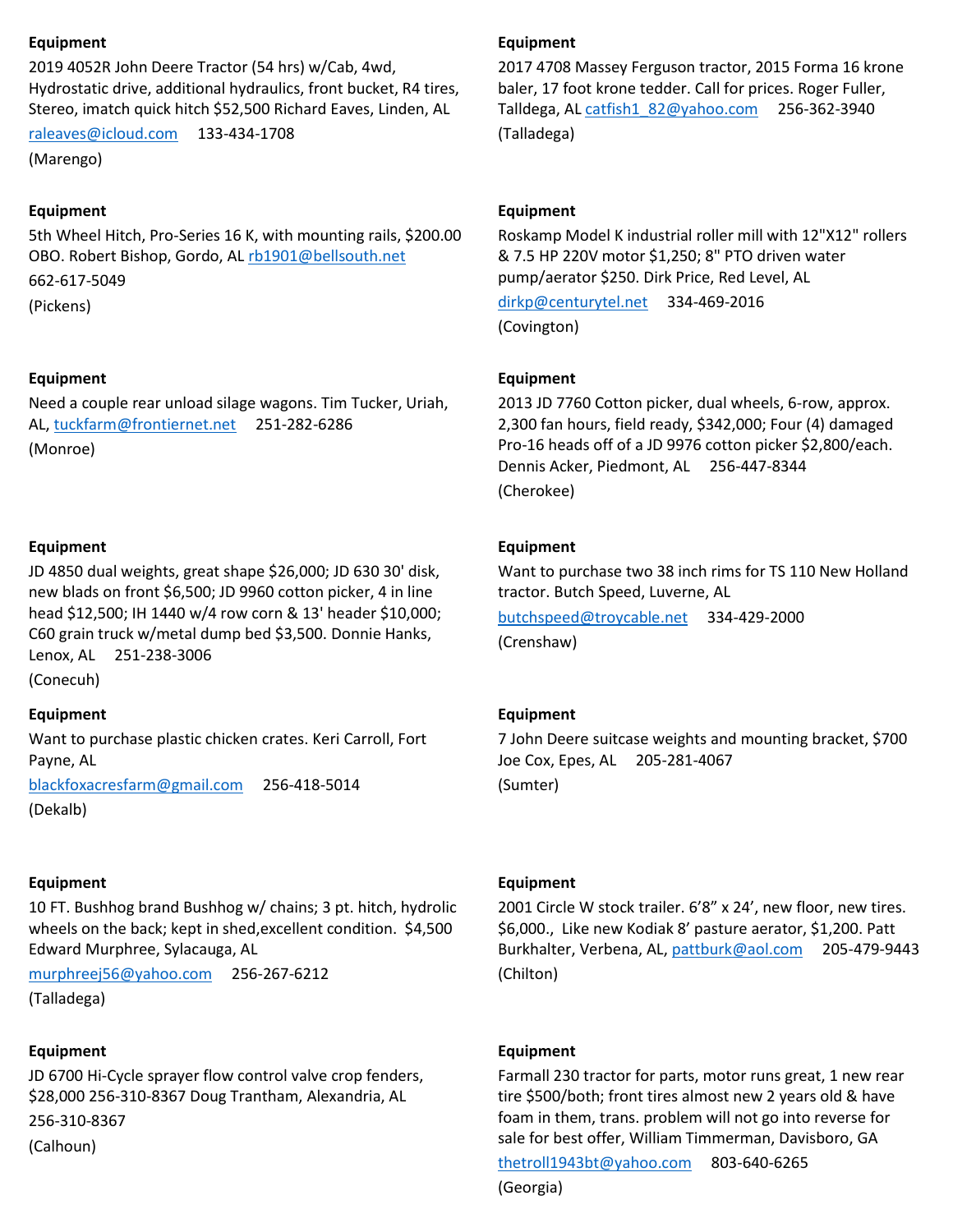## **Equipment**

Cub tractor w/42" belly mower \$3,300; 12V Cub tractor w/59" belly mower \$4,400; Turn Plow \$125; Cultivator \$100; radiator housing base for Cub 12V \$250; Zenith carburetor \$250; \$8,400/for all (negotiable) R Cain, Phenix City, AL

[reginacain607@yahoo.com](mailto:reginacain607@yahoo.com) 334-614-3816

(Lee)

#### **Equipment**

For parts or restoration Farmall 230 ,1 new rear tire, both front tires almost new 3 yrs. with foam, good Sheetmetal , motor runs like a top ,Will not go into reverse, for best offer, located in middle Georgia William Timmerman, Monetta, SC

[thetroll1943bt@yahoo.com](mailto:thetroll1943bt@yahoo.com) 803-640-6265

(South Carolina)

#### **Farms for Sale**

3 bedroom house with 44 acre cattle farm with large barn and 4 acre pond.\$90,000 Randy Briggs, Vernon, AL

205-686-2970

(Lamar)

## **Hay & Feeding Grain**

Bermuda Square hay from fertilized and sprayed fields \$6 each Ricky Gibbs, Cullman, AL

[gibbsinsurance@hotmail.com](mailto:gibbsinsurance@hotmail.com) 256-338-7602 (Cullman)

## **Hay & Feeding Grain**

4x5 net wrapped Argentine Bahia hay, fertilized & sprayed, No weeds, \$32. Jerald Kichler, Elberta, AL

[jekichler@gmail.com](mailto:jekichler@gmail.com) 251-952-8395

(Baldwin)

## **Hay & Feeding Grain**

4X5 rolls, sprayed & fertilized, net wrapped. Fescue, Dallas, & Bahia. \$28 in field; \$32 in barn. Joe Walters, Ragland, AL

[deloma48@aol.com](mailto:deloma48@aol.com) 205-533-5474

(St Clair)

#### **Hay & Feeding Grain**

Hay for Sale: sprayed and fertilized Dallas-Fescue mixed 4 x 5 bales \$30 per bale Bobby Morrison, Anniston, AL

[lauralynnmorrison68@gmail.com](mailto:lauralynnmorrison68@gmail.com) 256-689-6187

(Calhoun)

### **Equipment**

2001 Ford F550 Spray Truck, automatic, 500 gal tank w/raven monitor, 40ft booms, \$11,000 Doug Dill, Springville, AL, [cssspringville@yahoo.com](mailto:cssspringville@yahoo.com) 205-368-8113 (St Clair)

#### **Farms for Sale**

120 ac, Co., 3BD, 1 1/2 BA; A Frame house. 120 ac. of mature Loblolly pine & hardwoods. Improved roads, fire lines, deer plots, exec. deer & turkey hunting, running creeks. House in hardwood area overlooking creek. \$275,000. John Thacker, Bham, A[L jathacker101@gmail.com](mailto:jathacker101@gmail.com) 205-755-9035 (Coosa)

#### **Hay & Feeding Grain**

Horse & Cattle Bahia hay. Well fertilized, limed, weed controlled, net wrapped, and barn stored on pallets. Delivery available upon request, & able to load semi truck trailers. Kendall Jeanminette, Lucedale, MS, 601-508-7115 (Mississippi)

## **Hay & Feeding Grain**

4 x 5 and 5 x 5½ net wrapped hay, barn kept, fertilized and unfertilized, \$45 & up. Todd Grogan, Montgomery, AL 334-320-7315 (Montgomery)

## **Hay & Feeding Grain**

4X5 rolls, net wrapped cow hay from August cutting, Mixed grass, 370 rolls available, \$20/roll if all taken, \$25/roll for 100+rolls, \$30/roll for less than 100.. Layne Lowery, Bremen, AL; [laynelowery@earthlink.net](mailto:laynelowery@earthlink.net) 256-339-7828 (Cullman)

## **Hay & Feeding Grain**

5x5 round bales. Rye grass. Barn stored. \$40/bale Randy Hawkins, Gadsden, A[L rmhawkins72@bellsouth.net](mailto:rmhawkins72@bellsouth.net) 256-504-9360 (Etowah)

## **Hay & Feeding Grain**

Well fertilized, limed, & weed controlled 4x5 net wrapped round Argentine Bahia bales, \$40 Cattle hay & \$55 Horse hay. Barn stored on pallets, & delivery avail. Can load semis truck trailers & small loads. Kendall Jeanminette, Lucedale, MS; [kendalljeanminette@icloud.com](mailto:kendalljeanminette@icloud.com) 601-508-7115 (Mississippi)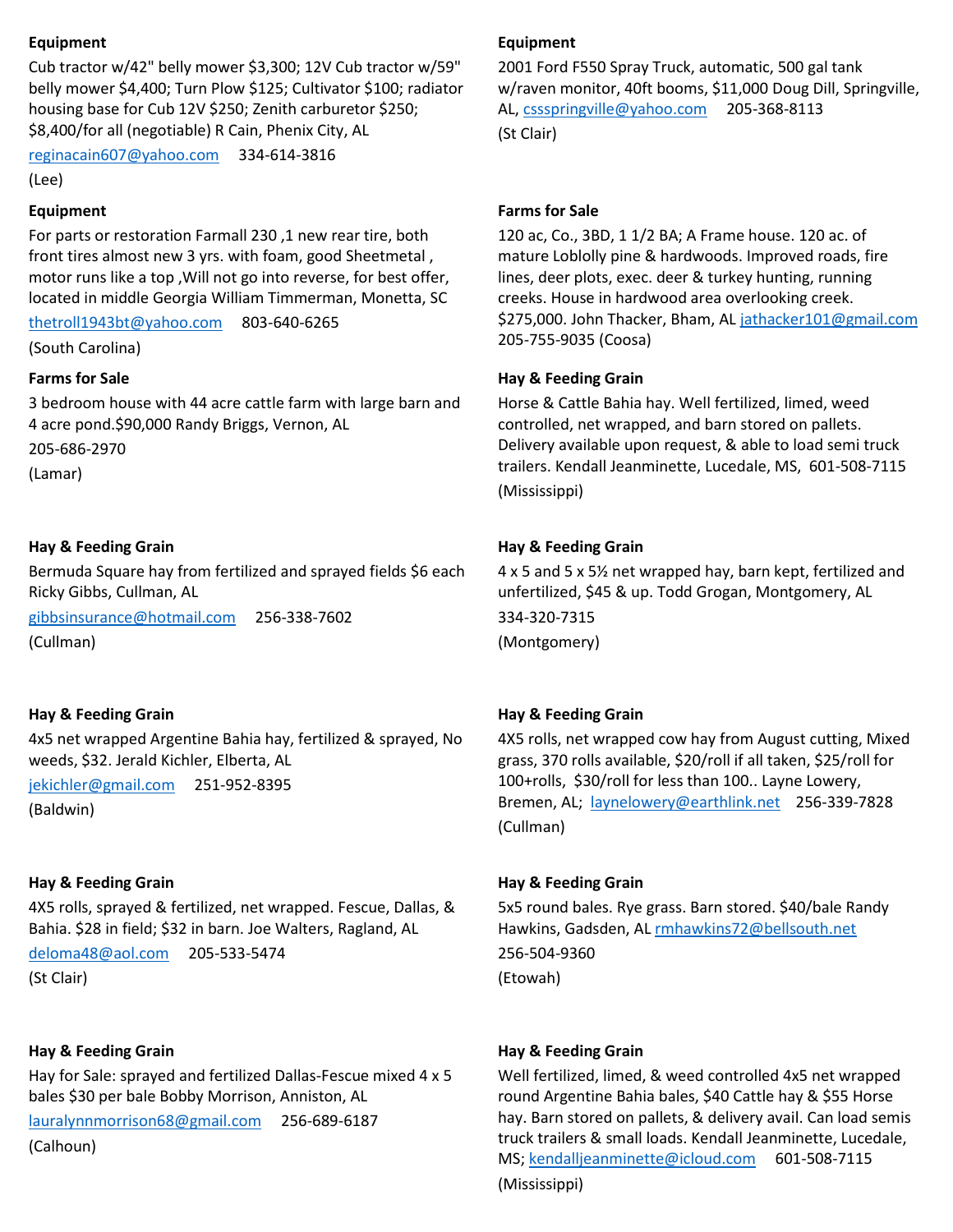## **Hay & Feeding Grain**

4 x 5 round rolls net wrapped Bahia grass hay. Well fertilized and sprayed. No weeds. Cattle and horse quality available. Perry Cole, Harpersville, AL

[pncolecpa@aol.com](mailto:pncolecpa@aol.com) 205-879-9008 (Shelby)

## **Hay & Feeding Grain**

Square mixed grass hay, sprayed and fertilized \$5.... Bermuda \$6 Ricky Gibbs, Cullman, AL

[gibbsinsurance@hotmail.com](mailto:gibbsinsurance@hotmail.com) 256-338-7602 (Cullman)

#### **Horses, Mules & Donkeys**

Donkeys for sale, excellent coyote deterrent for cattle, goats, sheep, alpaca etc. Family pets horse companions. We have all types. Bigelivestock.com Pamela Liner, Cragford, AL

[traymitch@yahoo.com](mailto:traymitch@yahoo.com) 229-977-5201 (Clay)

## **Livestock Dogs**

Have 2 fiest/jack russell puppies, 1 girl & 1 boy left. Born 3-19- 21. Been wormed and given 1st round of shots. \$75 each. Bobby Dyer, Northport, AL; 205-344-2837 (Tuscaloosa)

## **Livestock Dogs**

Registered Border Collie pups born 8/10/2021 black/white \$500 Ricky Gibbs, Cullman, AL

[gibbsinsurance@hotmail.com](mailto:gibbsinsurance@hotmail.com) 256-338-7602

(Cullman)

## **Machinery**

Bush hog brand Squealer cutter, 5 foot cutting width, deck needs major welding. Gear box good. \$125 Cecil Medders, Trussville, A[L Cmedders4235@charter.net](mailto:Cmedders4235@charter.net) 205-470-4532 (Jefferson)

## **Machinery**

Dual Hubs from International 1486, excellent condition. \$375. Steve Allen, Fairhope, AL

[rh.trailer@yahoo.com](mailto:rh.trailer@yahoo.com) 251-278-4445 (Baldwin)

#### **Hay & Feeding Grain**

260 Bales of Cow Hay, barn kept, never wet.\$25 per bale for 150 bales, \$20 per bale for 100 bales or more. Must pick up. Butch Jones, Sprott, AL

[cjonesmath@yahoo.com](mailto:cjonesmath@yahoo.com) 334-419-5587 (Perry)

#### **Hay & Feeding Grain**

5 x 5 rolls bahia & bahia mixed grasses, \$42.50/roll loaded, barn stored & well fertilized Ricky Hollingsworth, Eldridge, AL 205-487-6190

(Fayette)

#### **Livestock Dogs**

For Sale Great Pyrenees puppies. Eight weeks old. \$150.00 Oather Brown, Emelle, AL

[fbrown@uwa.edu](mailto:fbrown@uwa.edu) 205-499-9049 (Sumter)

#### **Livestock Dogs**

Border Collies black white \$650 and Blue Merle \$1,000. Ready April 17th. American stock dog registered. Text or call. Sonya Haynes, Cullman, AL; [sonnygram@gmail.com](mailto:sonnygram@gmail.com) 256-338-0379

(Cullman)

## **Machinery**

Buhler Allied 695 front end loader for 399 Massey Ferguson tractor w/hay spear & tractor attachments, good condition \$3,000.Located near Winterboro, AL Bob Burton, Orange Beach, AL [bobburton5@gmail.com](mailto:bobburton5@gmail.com) 251-747-2416 (Talladega)

#### **Machinery**

1965 706 tractor, 70hp, PTO, TA, ta works, mechanically sound, tires excellent. Ready for the field. \$4,500 Steve Allen, Fairhope, AL; [rh.trailer@yahoo.com](mailto:rh.trailer@yahoo.com) 251-278-4445 (Baldwin)

#### **Machinery**

Peanut wagon, \$800 or best offer. Robert Case, Destin, FL [Rbc345@aol.com](mailto:Rbc345@aol.com) 850-496-7777 (Florida)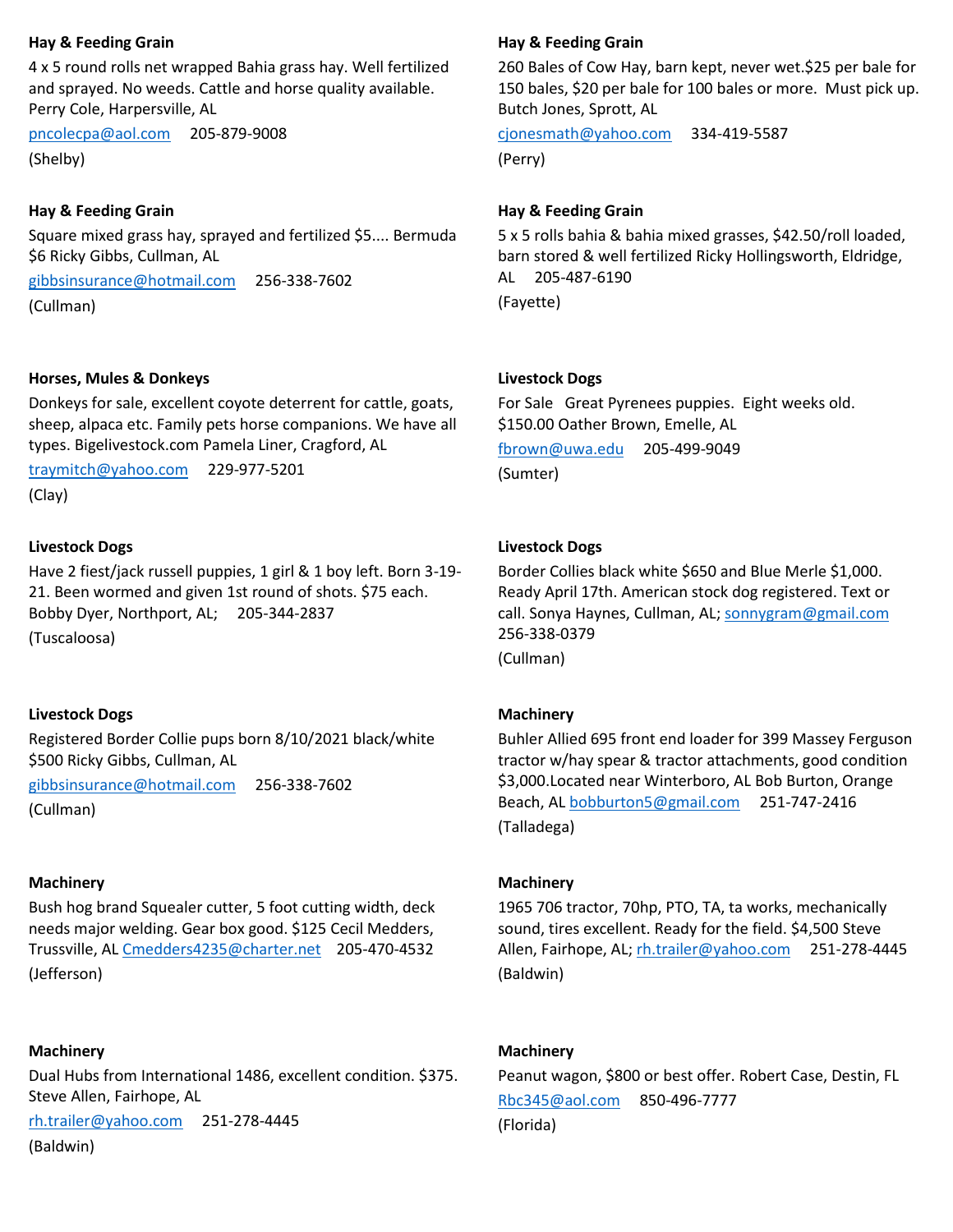### **Machinery**

HAY WRAPPER- A.M. Stretch-O-Matic Model 8400-E, great condition, \$18,000, Bill Freeman, Vernon, AL

[stumps@centurytel.net](mailto:stumps@centurytel.net) 205-695-6314 (Lamar)

#### **Machinery**

New Holland square bale HayWagon/Loader; working condition. \$1,500 Don Presley, Ralph, AL; 205-339-0807 (Tuscaloosa)

#### **Machinery**

Combine IH 715 Combine / 13' Header Platform \$4,500. Alex Jones, Birmingham, AL; [Alexj@PM-J.COM](mailto:Alexj@PM-J.COM) 205-328-9190 (Marengo)

#### **Machinery**

1965 John Deere 2010, 46 hp diesel tractor \$4,500. Please leave a message. Chad Matheson, Goodwater, AL

[cematheson3@gmail.com](mailto:cematheson3@gmail.com) 256-404-4602 (Coosa)

## **Machinery**

New Holland 4610 tractor w/turbo & bush hog loader. Tractor runs & cranks as should. Everything works except hour meter: stopped at 197 hrs. Includes 6ft bush hog, hay spear, front pallet forks & 3 pt boom. \$17,500. Larry Henson, Boaz, AL [lehenson1@bellsouth.net](mailto:lehenson1@bellsouth.net) 256-738-8004 (Marshall)

#### **Machinery**

John Deere 20 ft mounted field cultivator, fold up with harrow. \$2,000. George Hodge, New Market, AL

[gdhodge4@gmail.com](mailto:gdhodge4@gmail.com) 256-759-1770 (Madison)

#### **Machinery**

7635 New Holland Ford cab/air/heat 2wd; Tractor 98hp Bushhog loader qt bucket/hayspere. Mike Sanders, Jacksonville, AL

[Sandersfarms5@gmail.com](mailto:Sandersfarms5@gmail.com) 256-310-0867 (Calhoun)

#### **Machinery**

HAY WRAPPER- Vermeer Single Bale wrapper, good condition, \$2,000. Bill Freeman, Vernon, AL

[stumps@centurytel.net](mailto:stumps@centurytel.net) 205-712-8966 (Lamar)

#### **Machinery**

2013 Krone KR160 hay baler used 4 yrs, not used since 2017, shed kept, \$5,500.00 William Seale, Moundville, AL

[ceseale15@gmail.com](mailto:ceseale15@gmail.com) 205-886-7468 (Hale)

#### **Machinery**

JD 530 Round Baler. Field Ready. \$4,500.00 Stanford Glass, Thomaston, AL; [lglass@danacompanies.com](mailto:lglass@danacompanies.com) 334-341-7316 (Marengo)

## **Machinery**

2014 Polaris Ranger 570 EFI. Half windshield, roof, front light bar, 2 rear work lights, rear view mirror, 27" wheels & tires, 3500 lb winch. 1020 miles, 284 hours. Exc. Cond., one owner, garage kept. \$8,200. Brian Fleenor, Berry, AL [brianfleenor@att.net](mailto:brianfleenor@att.net) 205-339-9540 or 205-292-5331 (Tuscaloosa)

## **Machinery**

Want to Purchase, Gently used Brown Limb Tremor Front mounted Tractor Saw, 30 or 40 inch model Norwood Blanchard, Burgaw, NC; [norwood1310@gmail.com](mailto:norwood1310@gmail.com) 910-259-2003 (North Carolina)

## **Machinery**

12 row Wil-Rich do-all. Good condition. \$9,000 George Hodge, New Market, AL[; gdhodge4@gmail.com](mailto:gdhodge4@gmail.com) 256-759-1770

(Madison)

## **Machinery**

AG-SPRAY- 500 gallon sprayer w/ 48 ft. boom, hydraulic height adjustment, Auto-rate controller.

\$15,000. Bill Freeman, Vernon, AL [stumps@centurytel.net](mailto:stumps@centurytel.net) 205-712-0671 (Lamar)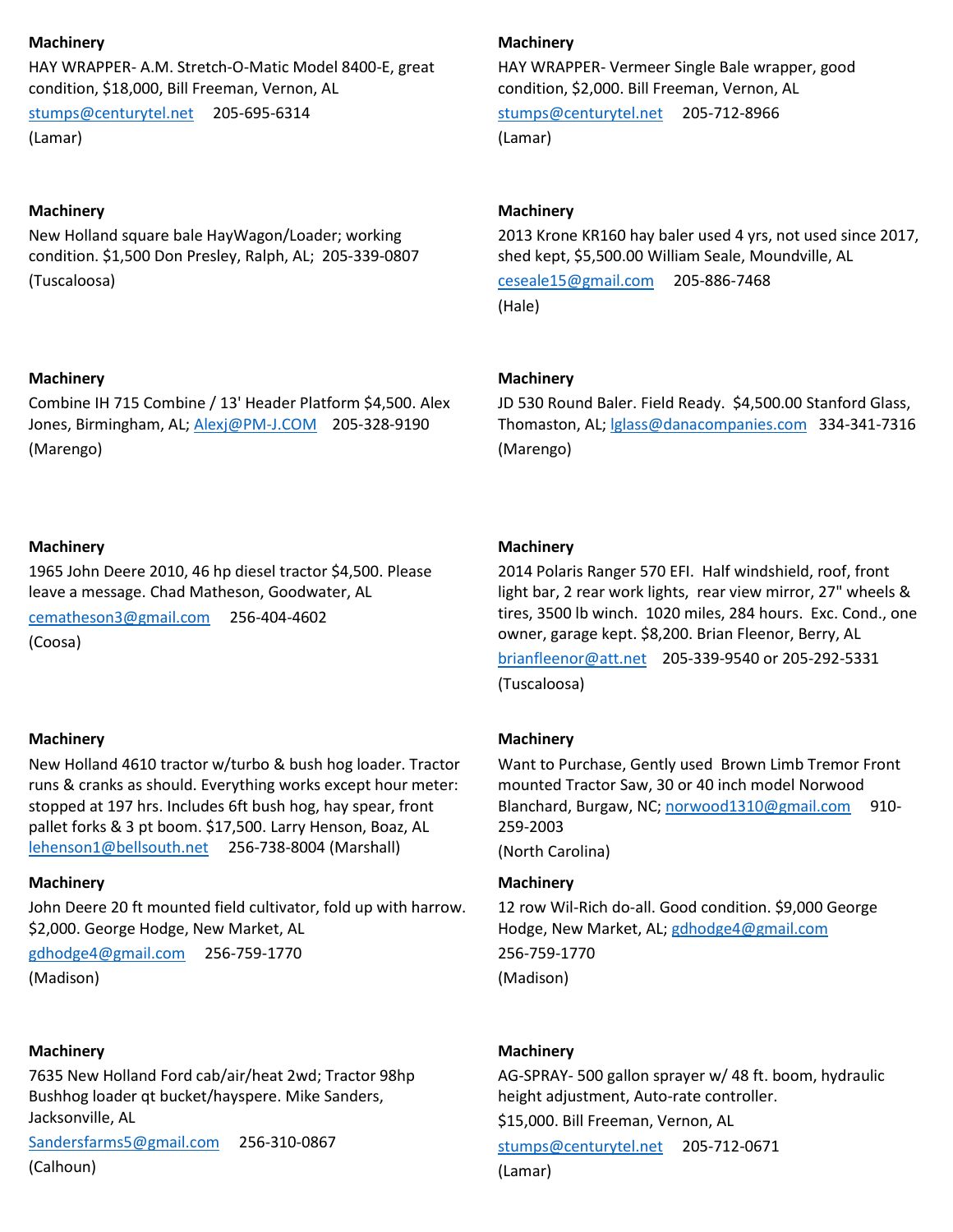## **Machinery**

Amadas Self Propelled peanut combine. 1999 model w/1650 fan hrs. Comes w/19 ft. head and a Amadas header trailer. Combine in good shape. \$27,500. William Whiddon, Honoraville, AL[; whiddfarms@gmail.com](mailto:whiddfarms@gmail.com) 334-391-5173 (Butler)

## **Miscellaneous**

Wood Burning Heater w/blower & all piping. Includes 7 pc. double wall pipe, 1 thru-wall double pipe w/clean out, & 1 spark resister & one pick-up truck load of dry, seasoned wood. Heater alone \$1,419.00 or \$1,000/all OBO. Lonnie Brock, Alexander City, AL; [lindahbrock@gmail.com](mailto:lindahbrock@gmail.com) 256-329-1463 (Tallapoosa)

## **Miscellaneous**

Carpenter bees will be back soon, I make traps to catch & dispose of them, shipped in lots of 5 for \$85.00 w/instructions & hardware for hanging, call for more info. William Timmerman, Monetta, SC; [thetroll1943bt@yahoo.com](mailto:thetroll1943bt@yahoo.com)

803-640-6265

(South Carolina)

#### **Miscellaneous**

Five sections of 10' long triangle shaped tower for tv or radio antenna. \$500 Bill James, Auburn, AL

[greenacres00@gmail.com](mailto:greenacres00@gmail.com) 334-524-8179 (Lee)

## **Miscellaneous**

Cattle working systems, 7-pc, 180 sweep, \$3,900; 5 pc 90 sweep, \$2,800; manual head catch, \$700; various size hoop gates/sweep gates available, MSTA, build the system that works for you. Gary Singleton, Piedmont, AL

[garymacksingleton@yahoo.com](mailto:garymacksingleton@yahoo.com) 256-390-3940

(Cherokee)

## **Miscellaneous**

2-bale covered hay feeder deluxe \$2,000; plain jane; \$1,600; several used & restored for less while they last. Saves hay; see at 605 County Rd. 19, Piedmont, AL 36272. Gary Singleton, [garymacksingleton@yahoo.com](mailto:garymacksingleton@yahoo.com) 256-390-3940

(Cherokee)

## **Miscellaneous**

28-piece HD catch pen, funnel/alley, consists of 50' diameter catch pen, 22' funnel w/sweep gate 33' alley, head catch, \$7,200; see at 605 Co. Rd 19, Piedmont, AL 36272. Gary Singleton, [garymacksingleton@yahoo.com](mailto:garymacksingleton@yahoo.com) 256-390-3940 (Cherokee)

## **Machinery**

Two King Cutter bush hogs for sale. 6-foot asking \$900 and 5-foot asking \$700 Gene Irvin, Tuscaloosa, AL

[daniel.irvin24@gmail.com](mailto:daniel.irvin24@gmail.com) 205-614-2902 (Pickens)

## **Miscellaneous**

20X40 2001 mobile home in Hale County, in very good condition, asking \$8,500. Beth Hamilton, Akron, AL [elizabethshamiltonatt@gmail.com](mailto:elizabethshamiltonatt@gmail.com) 334-507-8512 (Hale)

## **Miscellaneous**

Oak sideboards, original use to haul farm animals, for fullsize pickup \$120. Rough oak cage for large animal \$50. Cast iron shop sink \$35. Betty Clough, Somerville, AL

[kelsoclough@aol.com](mailto:kelsoclough@aol.com) 256-566-7878 (Morgan)

## **Miscellaneous**

HDPE double walled culvert pipe. 30"x20' in size. Heavy duty, never used. Pickup only. 4 left at \$800 each. Terry , McKenzie, AL 334-488-0999 (Conecuh)

## **Miscellaneous**

Extra heavy-duty cattle panels, 11' long x 5' 8" tall and weigh 175 lbs. \$230/ea, several type gates/panels for catch pens, working pens or round pens, all user friendly & animal safe. Gary Singleton, Piedmont, AL

[garymacksingleton@yahoo.com](mailto:garymacksingleton@yahoo.com) 256-390-3940 (Cherokee)

## **Miscellaneous**

Heavy duty cattle guards fabricated to fit pasture entrance. Standard size is 7' wide x 20' long w/21/2" SCH 40 pipe, \$2,900. SHD 80 pipe \$3,500. Can add pasture gates to unit for a complete system. See installed unit at 220 Co. Rd 19, Piedmont, AL, Gary Singleton[, garymacksingleton@yahoo.com](mailto:garymacksingleton@yahoo.com) 256-390-3940 (Cherokee)

## **Miscellaneous**

Commercial Clay Target Throwing Machines, 7 Laporte Model 185 machines, includes all wiring & houses, ready to shoot. \$800/each. You pickup & load on trailer. Walter Powell, Ralph, AL; [dianepowel@yahoo.com](mailto:dianepowel@yahoo.com) 205-339-0849 (Tuscaloosa)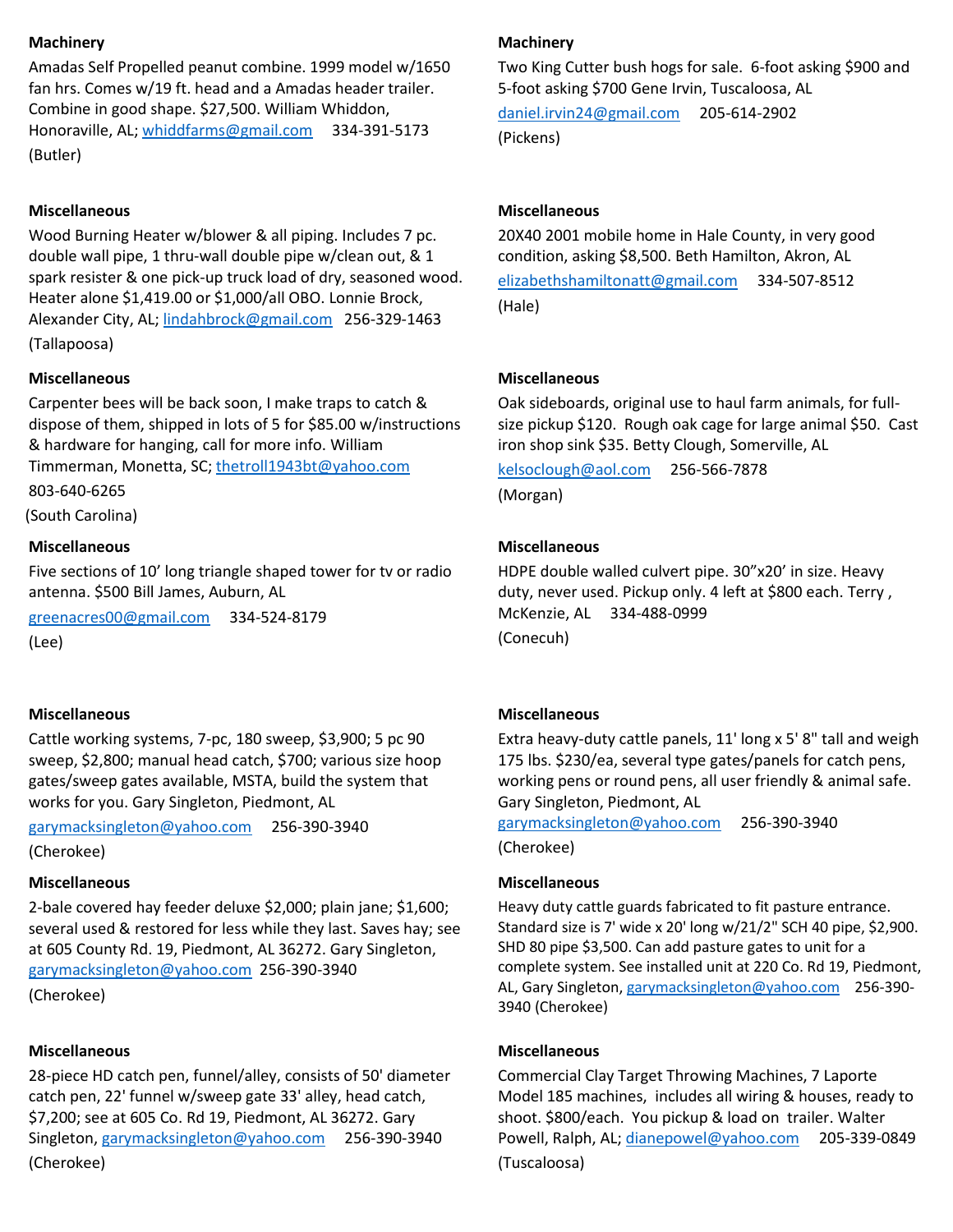### **Plants, Bulbs & Seeds**

2021 Elephant Garlic Cloves, \$20 per LB, 5 lbs or more \$18 per LB, Free Shipping B Brown, Danielsville, GA

[bigb1946@gmail.com](mailto:bigb1946@gmail.com) 678-910-9171 (Georgia)

#### **Sheep, Goats & Swine**

Piglets due late June-early July from Gloucestershire Old Spot boar bred to Hereford/Hampshire cross gilts. \$65 each. Local pick up only at farm in Fort Payne, AL. Photos of boar and gilts avail.upon request. Keri Carroll, Fort Payne, AL

[blackfoxacresfarm@gmail.com](mailto:blackfoxacresfarm@gmail.com) 256-418-5014

(Dekalb)

#### **Syrup, Honey & Bees**

3# packages \$135; 5-6 frame NUC's \$200; Complete 10 frame hives \$150; Honey supers \$50 & all beekeeping supplies LOOKOUT MTN. HONEYBEES 256-523-4767 or 256-441-2887

Honeybees60@gmail.com David Kelton, Gadsden, AL

[honeybees60@gmail.com](mailto:honeybees60@gmail.com) 256-523-4767

(Etowah)

## **Syrup, Honey & Bees**

Five Frame Nuc Hives, \$165.00 your box, \$175.00 in my box. Laying queens availabe \$35.00. Hives available for pick up mid April, first of May. Call or text 334-292-1455 Tom Hoggle, Marion, AL[; thogglesr@gmail.com](mailto:thogglesr@gmail.com) 334-292-1455 (Perry)

## **Trucks & Trailers**

1978 Chevrolet C65, 366 cubic in engine w/5-speed transmission, 2 speed axle, 20' flatbed dump w/metal sides, airbrakes & live tandem axle that operates w/a vacuum, \$10,900; Trail Master 24' Gooseneck trailer w/dovetail & ramps, double tandem with 20,000. Dennis Acker, Piedmont, AL 256-447-8344 (Cherokee)

## **Trucks & Trailers**

2019 Circle W 24ft cattle trailer, extra wide, lifetime floor, steel top, storage compartment, side escape, 1 slide/swing cut gate, 1 swing cut gate, spare, \$15,000. Phillip Burgett , Boaz, AL[. pburgett@awwsb.org](mailto:pburgett@awwsb.org) 256-310-3593 (Marshall)

#### **Wanted**

Want to Buy old grist mills or mill stones Richard Eaves, Linden, AL. [raleaves@icloud.com](mailto:raleaves@icloud.com) 334-341-7115

(Marengo)

#### **Sheep, Goats & Swine**

Goats 3 months old, nannies \$175 & billies \$125. Beautiful colors, all are eating well. Bernice McCraw, Maplesville, AL [mccraw27@bellsouth.net](mailto:mccraw27@bellsouth.net) ; For more info call 334-366-4263

OR 334-419-1834

(Chilton)

#### **Sheep, Goats & Swine**

Meat Goats for sale: primarily Boer and Kiko genes. 1-2 yearold Does \$200; Does with kid(s) \$300-\$400; Bucks \$200; doelings and bucklings \$150. Please email for more information Laurie Moore, Woodland, AL

[wtmlam2021@gmail.com](mailto:wtmlam2021@gmail.com) 256-282-7889

(Randolph)

#### **Syrup, Honey & Bees**

Taking orders, 5 frame Italian spring nucs \$140. Ready end April/1st May. No frame exchange. Queens as available in April, \$25 David Bailey, Mc Lain, MS

[michellebailey964@gmail.com](mailto:michellebailey964@gmail.com) 601-525-6310 (Mississippi)

#### **Trucks & Trailers**

Looking for a couple rear unloading silage wagons. Tim Tucker, Uriah, AL

[tuckfarm@frontiernet.net](mailto:tuckfarm@frontiernet.net) 251-282-6286 (Monroe)

## **Trucks & Trailers**

1989 Ford F-700 with 400 engine, 5 speed transmission with 2 speed axle, 160,000 miles, 17' flatbed dump with 4' wooden sides & tandem axle \$8,800; 2006 Ford F-650, diesel engine, auto transmission, steel rollback bed, \$42,900. Dennis Acker, Piedmont, AL 256-447-8344 (Cherokee)

#### **Wanted**

Want Old Timey Alabama Blue Hogs, are solid gray in color and have a smaller frame. \$100 reward for help in finding some in Alabama. Freddie Brinson, Millen, GA

[fabrinson@gmail.com](mailto:fabrinson@gmail.com) 478-982-5473 (Georgia)

#### **Wanted**

Need fertile turkey eggs. Ray Fuller, Lanett, AL [amelia35@knology.net](mailto:amelia35@knology.net) 706-773-3534 (Chambers)